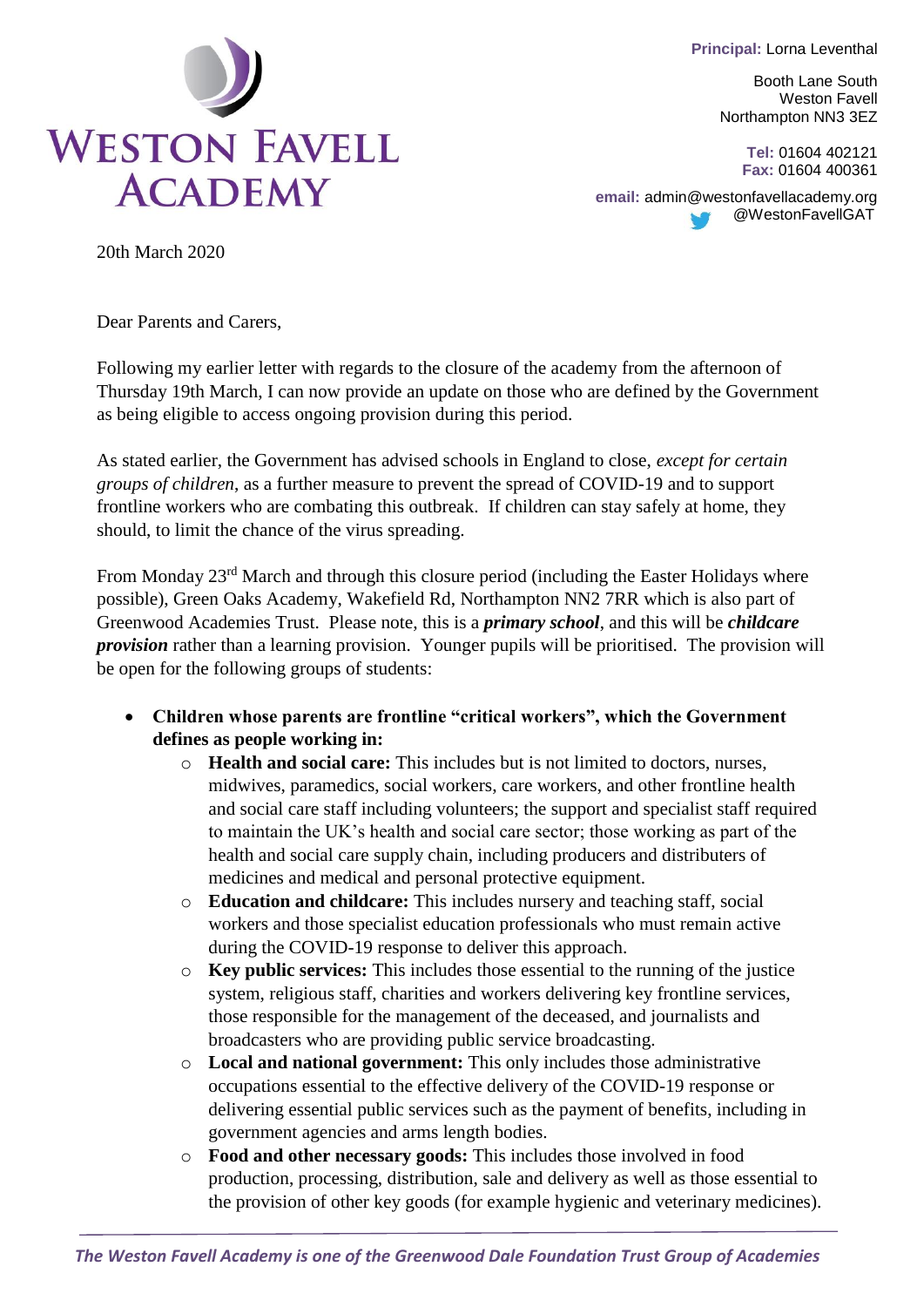- o **Public safety and national security:** This includes police and support staff, Ministry of Defence civilians, contractor and armed forces personnel (those critical to the delivery of key defence and national security outputs and essential to the response to the COVID-19 pandemic), fire and rescue service employees (including support staff), National Crime Agency staff, those maintaining border security, prison and probation staff and other national security roles, including those overseas.
- o **Transport:** This includes those who will keep the air, water, road and rail passenger and freight transport modes operating during the COVID-19 response, including those working on transport systems through which supply chains pass.
- o **Utilities, communication and financial services:** This includes staff needed for essential financial services provision (including but not limited to workers in banks, building societies and financial market infrastructure), the oil, gas, electricity and water sectors (including sewerage), information technology and data infrastructure sector and primary industry supplies to continue during the COVID-19 response, as well as key staff working in the civil nuclear, chemicals, telecommunications (including but not limited to network operations, field engineering, call centre staff, IT and data infrastructure, 999 and 111 critical services), postal services and delivery, payments providers and waste disposal sectors.
- **Vulnerable children, whom the Secretary of State described as including:**
	- o Children who are supported by social care
	- o Those with safeguarding and welfare needs including child in need plans, on child protection plans, looked after children, young carers, disabled children and those with EHCPs (education, health and care plans).

If you think you fall within the critical worker categories above, the Government guidance says you should confirm with your employer that, based on your employer's business continuity arrangements, your specific role is necessary for the continuation of the essential public service they provide.

**This is an offer to parents and carers who are critical workers, and there is no requirement for parents and carers to send your children to school if you do not need or wish to do so. The Government guidance states that if your work is critical to the COVID-19 response, or you work in one of the critical sectors listed above, and you cannot keep your child safe at home, then your children will be prioritised for education provision.**

For parents and carers of children who are within the "vulnerable children" category, the academy will contact you directly with further information.

FAQs for parents and carers from the Government can be found here: [https://www.gov.uk/government/publications/closure-of-educational-settings-information-for](https://www.gov.uk/government/publications/closure-of-educational-settings-information-for-parents-and-carers/closure-of-educational-settings-information-for-parents-and-carers)[parents-and-carers/closure-of-educational-settings-information-for-parents-and-carers](https://www.gov.uk/government/publications/closure-of-educational-settings-information-for-parents-and-carers/closure-of-educational-settings-information-for-parents-and-carers)

**If your child falls within the above remit and you require care provision during this time, please contact the academy to confirm via admin@westonfavellacademy by Monday 23rd March at 12:00 midday. Children who do not fall into the groups listed above should remain at home with appropriate care.** As detailed in my previous letter, we will be providing home learning resources for your child.

We will continue to keep you updated as developments from the Government come through, including around exams for those who were due to be sitting their GCSEs or A Levels.